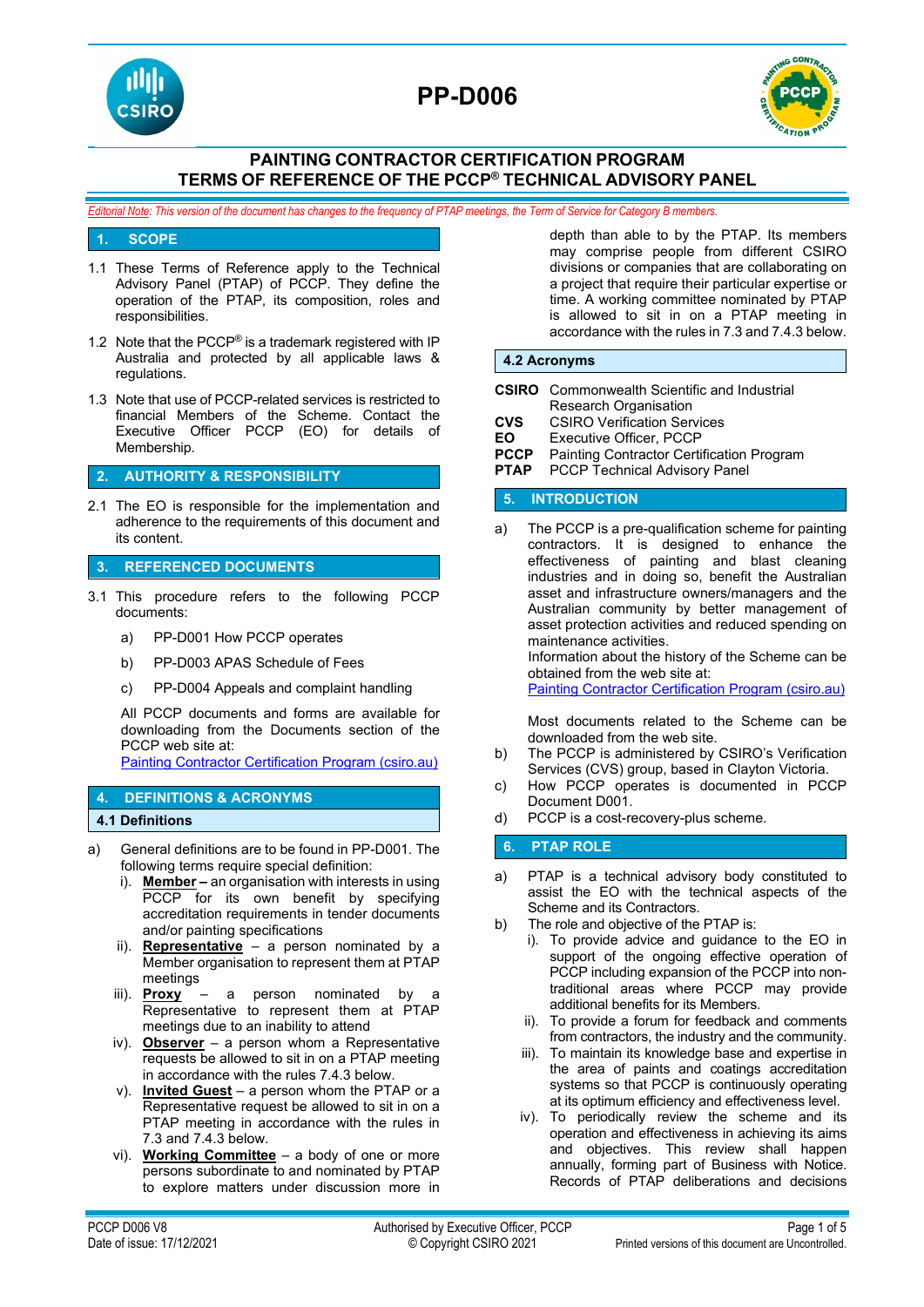





# **PAINTING CONTRACTOR CERTIFICATION PROGRAM TERMS OF REFERENCE OF THE PCCP® TECHNICAL ADVISORY PANEL**

shall be kept as part of the routine Minutes of the meeting.

- c) The PTAP meeting agenda, any agenda papers, meeting minutes and discussions during the meeting are strictly Commercial-in-Confidence and are not to be divulged to, or at any time discussed with, persons other than PTAP Members.
- d) Issues for consideration by PTAP can come from:
	- i). Specific requests from PTAP members
	- ii). Specific requests from the EO, some of which may originate outside PTAP membership
- e) PTAP members shall use all available and appropriate resources to promote the benefits of participation in the PCCP both within their organisations and to the wider community of stakeholders, industry and the general public.
- f) PTAP shall assess, on an ongoing basis, the composition of the PTAP so that it represents the legitimate interests of the industry and the community.
- g) PTAP shall meet on a regular basis, as agreed by PTAP members, with a minimum requirement of twice annually.

# **7. PTAP COMPOSITION**

#### **7.1 General**

- a) There shall be four (4) types of PTAP members:
	- i). Category A Members Representatives of PCCP Members
	- ii). Category B Members Representatives of industry, employer, professional or learned bodies or associations or training providers that create or support strategic partnerships or alliances that promote and uphold the ideals of PCCP (rather than asset owner/managers), with significant interests in the surface coatings industry
	- iii). Category C Members Representatives of the accredited contractor community
	- iv). Category D Members Temporary members under clause 7.3 below
- b) The process for becoming a PTAP member is as described in clause 7.5 below.
- c) Participation in PTAP is voluntary.
- d) The PTAP shall be comprised of:
	- i). A maximum of six (6) Category A Members
	- ii). An unlimited number of Category B Members
	- iii). A minimum of three (3) Category C Members
	- iv). An unlimited number of Category D Members
- e) The composition of the PTAP shall be such that among Category A Members, wherever possible, major users are represented (e.g. Defence, water industry, roads & transport).
- f) The composition of the PTAP shall be such that among Category B Members, all groups with a valid interest shall be invited to participate on PTAP.
- g) The composition of the PTAP shall be such that representatives of all three main accreditation groups (e.g. Protective Coatings, Road Marking and Flooring) are included in Category C Members and wherever possible, there shall be a representative from both small and large contractors to ensure views from both ends of the spectrum are heard.
- *Note 1: Provided that sufficient (but unsuccessful) efforts have been made to engage all types of contractor groups, this restriction may be waived.*
- h) Membership of the PTAP is restricted to organisations. Individuals cannot become Members of the PTAP.
- i) The EO shall establish and maintain a register of PTAP members.
- j) The EO shall be an officer of CSIRO and a PTAP member.
- k) PTAP shall choose from its membership a Chairperson whose roles and responsibilities are defined in clause 8 below.
- l) The PTAP shall not have more than a total of 15 members from Categories A, B & C (in addition to the EO).
- m) The PTAP member organisation has the right to nominate a replacement Representative at any time and shall do so in writing to the EO.
- n) A PTAP member, not being able to attend a scheduled meeting, shall be entitled to nominate a Proxy to attend on their behalf.
- o) Proxy nominations shall be forwarded to the EO in writing a minimum of five (5) working days prior to the scheduled date of the meeting.
- p) Acceptance of Proxy nominations shall be at the discretion of the EO**.**

#### **7.2 PTAP Membership Terms**

- a) PTAP members from Category A shall have no limits on their term of PTAP membership.
- b) PTAP members from Category B may serve for a maximum period of three (3) years at the conclusion of which they may re-apply for continuing PTAP membership.
- c) PTAP members from Category C shall serve for a maximum period of three (3) years at the conclusion of which another contractor will be invited to join PTAP.

#### **7.3 Temporary PTAP Members**

a) At times, depending on whatever specialist issue is under consideration by PTAP, it may become necessary to invite person(s) with special knowledge to contribute to the discussion. In addition to the currently registered PTAP members,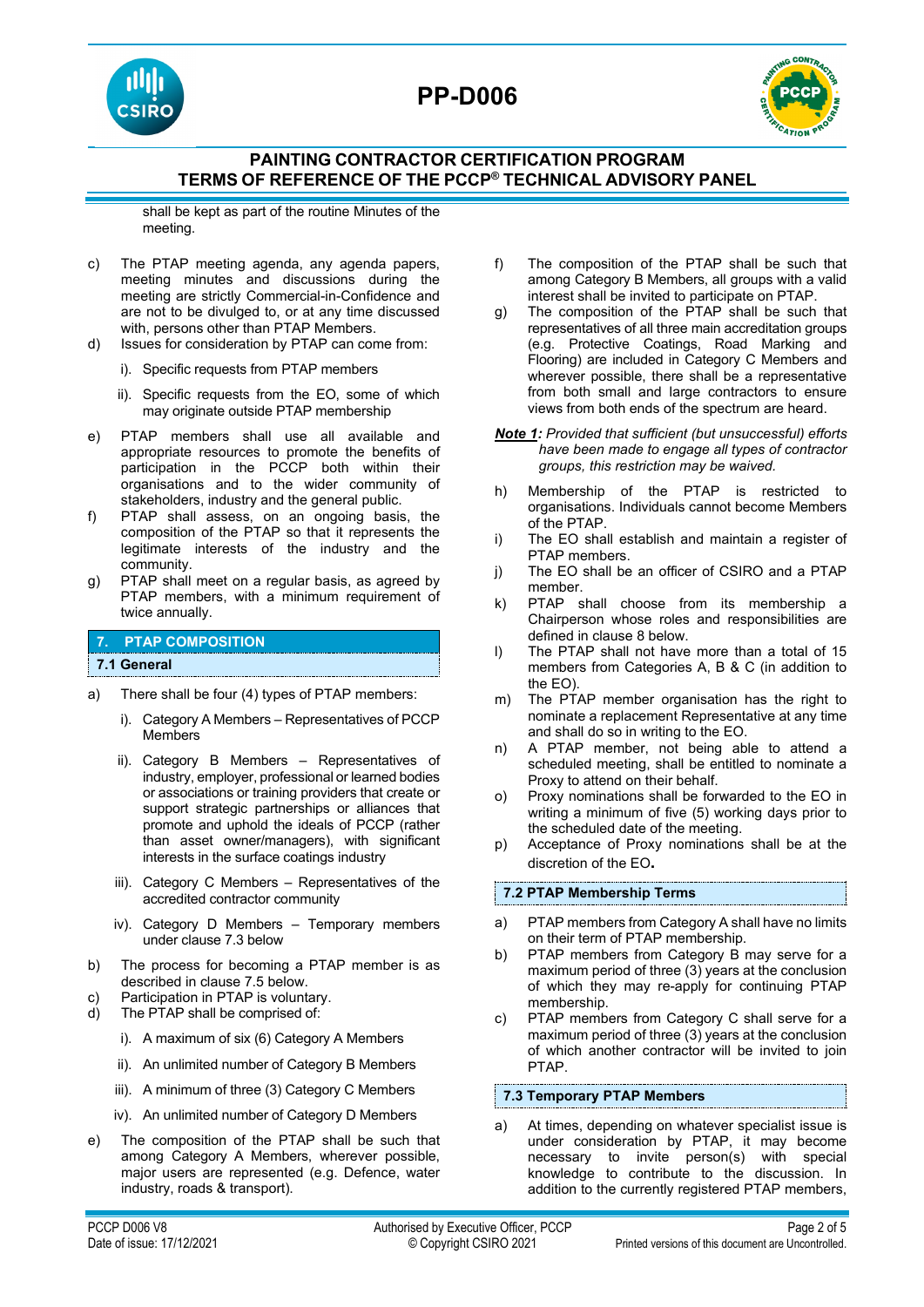# **PP-D006**





# **PAINTING CONTRACTOR CERTIFICATION PROGRAM TERMS OF REFERENCE OF THE PCCP® TECHNICAL ADVISORY PANEL**

the following person(s) shall also be permitted to attend PTAP meetings subject to the rules contained in this document:

- i). Proxy refer  $7.1$  n) to p) above and  $7.4.3$  below.
- ii). Observer refer 7.4.3 below.
- iii). Invited guest refer 7.4.3 below.
- iv). Working Committee refer to 7.4.3 below.
- b) *Observer* status is for personnel required to advise the PTAP member on specialist topics under discussion by PTAP.
- c) *Invited Guest* status is for personnel invited by the PTAP Chair to advise PTAP on specialist topics under discussion by PTAP.
- d) *Working committee* status is for a body of one or more persons invited by the PTAP panel to advise on matters under discussion.
- e) Requests for Observer attendance can come from any member of PTAP and must be made to the EO in writing at least three (3) weeks prior to the agreed PTAP meeting date.
- f) Requests for Observer attendance shall include details of the proposed Observer – name, affiliation, reason for attendance and qualifications relevant to that reason. Such requests shall be put (electronically) to PTAP members for a decision at least two (2) weeks prior to the agreed PTAP meeting date. The decision shall be made by a simple majority of PTAP members at least five (5) working days prior to the meeting.
- g) Requests for Working Committee attendance can come from any member of PTAP and must be made to the EO in writing at least three (3) weeks prior to the agreed PTAP meeting date.
- h) Observers, Invited Guest(s) and Working Committee members may be present for either part or all of a PTAP meeting as decided by PTAP prior.
- i) Observers, Invited Guest(s) and Working Committee members are not entitled to a vote.
- j) Prior to attending the meeting, all Observers, Invited Guest(s) and Working Committee members shall have the Commercial-in-Confidence requirements of PTAP explained to them by the EO who will obtain their (verbal) agreement to abide by those rules.

#### **7.4 Participation Criteria**

- 7.4.1 *General criteria*
- a) All Proxies, Observers, Invited Guests and Working Committee members shall be well briefed as to recent meeting(s), discussions, and decisions relevant to issues to be discussed at the next meeting. For Proxies and Observers, responsibility for the briefing shall lie with the PTAP member; for Invited Guests and Working Committee members, with the EO or PTAP Chairman, as agreed.
- b) All Proxies, Observers, Invited Guests and Working Committee members shall be well briefed as to the Commercial-in-Confidence requirements of discussions engaged in, prior to, during and after the PTAP meeting.

7.4.2 *Criteria for Representatives*

- a) In order to be eligible as a Representative, the nominated person shall:
	- i). Have regular and close involvement in the specification, selection and use of coatings and/or painting contractors, and
	- ii). Have a good knowledge of the important technical aspects of coatings related to typical major projects undertaken, and
	- iii). Have a belief in the positive value of third party (PCCP) accreditation, and
	- iv). Support the role and objectives of the PTAP as defined in section 6 above
	- v). Have the support of their senior management. This support shall include meeting the financial<br>costs associated with PTAP meeting  $\overline{\phantom{a}}$  associated with PTAP meeting attendance, including any time away from their normal role, whether this be in person or in a virtual capacity.
- 7.4.3 *Criteria for Proxies, Observers, Invited Guests and Working Committee Members*
- a) In order to be eligible as either a Proxy, Observer, Invited Guest or Working Committee Member, a person shall:
	- i). Either be an employee or officer of a PCCP Member organisation, or
	- ii). Be a person with specialist knowledge, skills or experience of relevance to the issue(s) necessitating their attendance but not necessarily an employee or officer of the Member organisation, or
	- iii). Be such other person deemed appropriate by PTAP, and
	- iv). Be capable of contributing positively for the improvement of the industry to the issue in question.

7.4.4 These are ideal criteria and are intended as a guide for PTAP members in approving a nominated Proxy, Observer, Invited Guest or Working Committee Member.

#### **7.5 Membership Process**

#### 7.5.1 *Category A Members*

- a) Upon being accepted as financial PCCP Members, the EO shall offer the Member a seat on PTAP subject to restriction in 7.1 d) i).
- b) Should there not be a Category A vacancy and the new Member is willing to take up a seat, the EO shall maintain a Waiting List and make offers of a seat in order of receipt of application.

#### 7.5.2 *Category B & Category C Members*

a) Applications for membership of PTAP can come from: i). The applicant organisation directly

- 
- ii). The PCCP Member, PTAP member or accredited contractor community
- iii). An agreed resolution of the PTAP having identified a potential PTAP member who would contribute positively to PCCP and PTAP.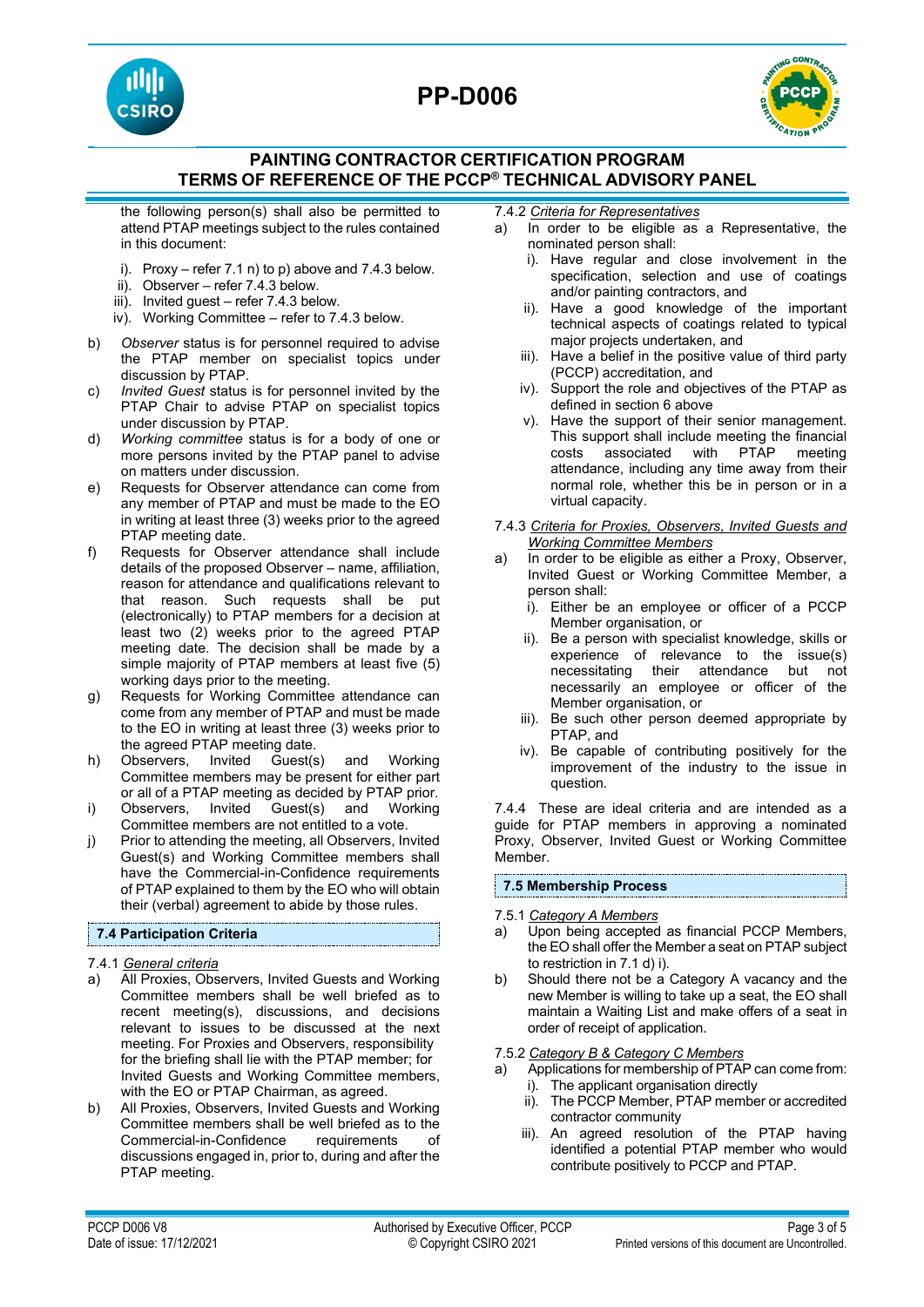





# **PAINTING CONTRACTOR CERTIFICATION PROGRAM TERMS OF REFERENCE OF THE PCCP® TECHNICAL ADVISORY PANEL**

- b) Applications shall be on the appropriate form (PP-F019) and shall be considered by PTAP at the next meeting.
- 7.5.3 *Post Application Activities*
- a) Applications for PTAP membership shall be considered by PTAP either at a scheduled in-person meeting or via a virtual (electronic) meeting.
- b) Following ratification by PTAP, an offer of a PTAP seat shall be made in writing by the EO on the recommendation of the PTAP.

#### **7.6 Rules for the conduct of PTAP meetings**

#### *7.6.1 General*

- a) As per clause 6 g), PTAP meetings shall be held twice annually and, whenever possible, will be conducted virtually via video link. The date for the next PTAP meeting shall be decided either at the previous PTAP meeting or subsequent to that meeting. In the latter case, the EO and PTAP Chairman shall liaise regarding a suitable date.
- b) Issues for consideration by PTAP can come from:
	- i). Specific requests from PTAP members
	- ii). Specific requests from the EO, some of which may originate outside PTAP membership
- c) The Agenda for the meeting shall typically be comprised of the following agenda items:
	- i). Welcome, Attendance & Apologies
	- ii). Acceptance of the Minutes of the previous meeting
	- iii). Review of any actions arising from the previous **Minutes**
	- iv). EO Report covering status of the scheme
	- v). Business with Notice
	- vi). Business without Notice
	- vii). Date of next meeting
- d) The meeting date shall allow the EO sufficient time to prepare and distribute Agenda Papers at least four (4) weeks prior to the proposed meeting date.
- e) At least six (6) weeks prior to the meeting date, the EO shall issue a Notice of Meeting to members together with a Draft Agenda and a request for any Business with Notice.
- f) All requests for Business with Notice shall be accompanied by a Briefing Paper from the proposer giving members details of the background to, and reason(s) behind, the issue. It shall also include an appropriately worded Resolution for PTAP voting.
- g) Submissions under 7.6 f) above shall form part of the Agenda Papers distributed to members.
- h) Where the Agenda requires discussion about specific contractors, in order to maintain Commercial-in-Confidence, the EO shall schedule that discussion for the start of the meeting and ensure that the PTAP Category C Members only join the meeting after the discussion is complete.
- i) Depending on the nature and content of discussion during a meeting, it may be necessary that Category C Members be requested by PTAP Chairman to temporarily excuse themselves from the meeting to maintain Commercial-in-Confidence.
- j) The PTAP Chairman shall chair the meeting and the minutes must be taken by EO or an appointed person.
- k) Minutes of the meeting shall be distributed (unconfirmed) within at least four (4) weeks of the date of the meeting to all registered PTAP members. Minutes shall not be sent by the EO to Proxies, Observers, Invited Guests or Working Committee Members.
- l) Minutes are subject to the Commercial-in-Confidence rules stated in clause 6 c) above.

#### *7.6.2 Extraordinary Meetings*

- a) Extraordinary meetings of PTAP may be called by the EO or by a majority of PTAP members.
- b) PTAP members shall agree on whether an in-Person meeting is required or whether a virtual meeting via video link will suffice.
- c) An Extraordinary PTAP meeting shall be called by the EO whenever there are technical issues of sufficient gravity and urgency to warrant PTAP panellists incurring costs to attend the meeting.
- d) A formal agenda for an Extraordinary meeting is not required. However, the Notice of meeting shall include details of the issue(s) that resulted in the call for the meeting (Briefing Paper).
- e) The EO shall schedule the Extraordinary meeting no more than two (2) weeks from the date of receipt of the Briefing Paper related to the issue(s).
- f) Clauses 7.6.1 j) to l) shall apply to these meetings.

### **7.7 Voting at PTAP meetings**

- a) The resolution of issues placed before the PTAP shall, wherever possible, be resolved by mutual consensus for the improvement of the industry.
- b) Where mutual consensus is not possible, a vote shall be held.
- c) Each Category A, B and C PTAP Member present shall have only one vote.
- d) Category D Members shall not be entitled to a vote.
- e) The EO shall not be entitled to a vote except in the condition described in 7.7 g) below.
- f) In the event of a tied vote, the Chair shall hold the casting vote and it shall be in favour of the status quo.
- g) In the event that an issue has the real or anticipated potential to impact negatively on CSIRO's name, business or reputation or places CSIRO in a conflict of interest situation, the EO shall have power of veto over the issue.
- h) Prior to a vote, the EO or any member can request that the vote be conducted by secret ballot.
- i) The EO shall not be entitled to vote in a secret ballot and as such shall act as the vote coordinator.